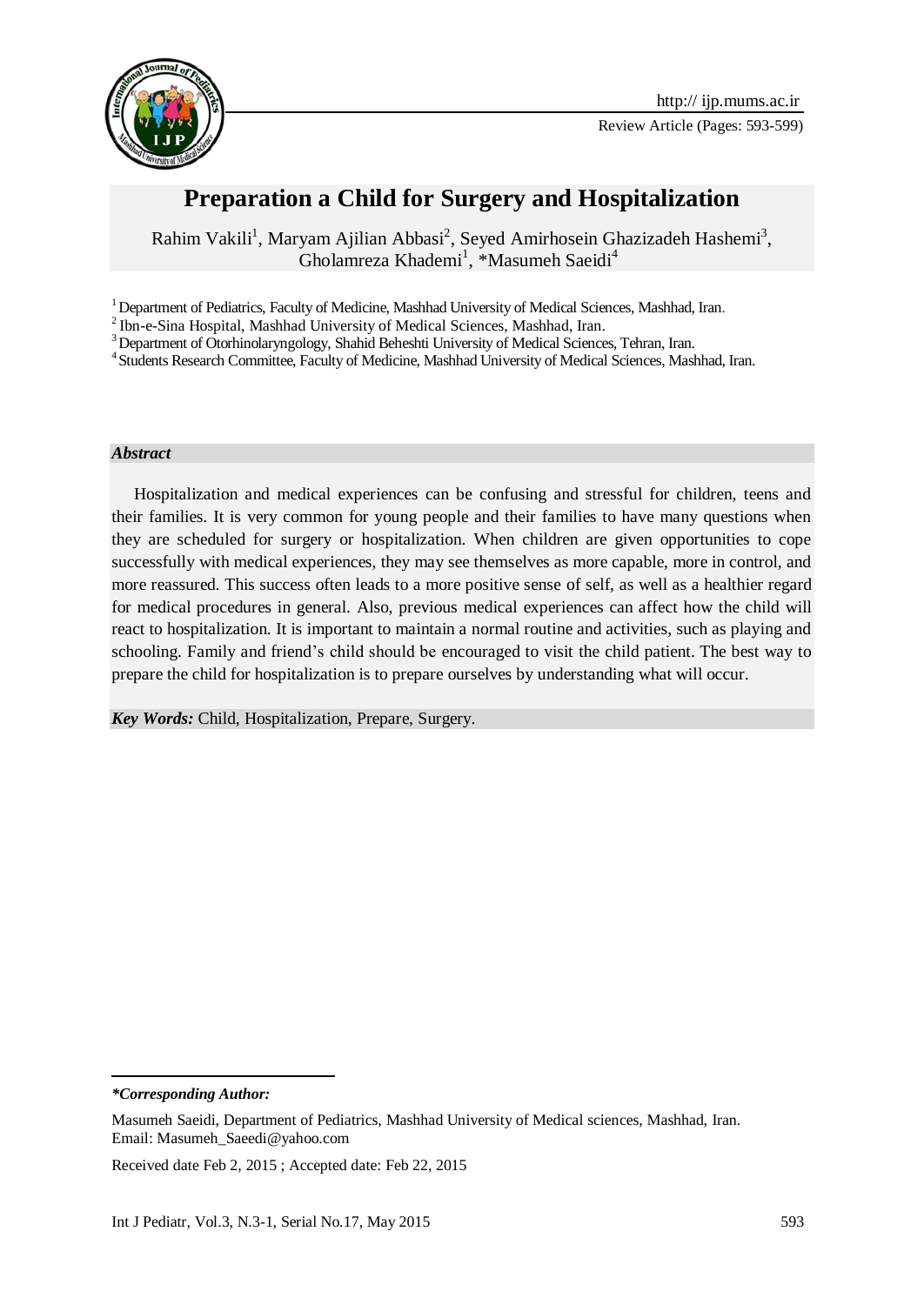#### **Introduction**

Surgery can be a very traumatic experience for the child, who has limited cognitive resources to understand what happens with herself/himself and deal with situations that cause stress. The need to be hospitalized makes this an even more delicate moment, keeping her/him away from the safe environment of her/his home. In contact with the unknown and frightening hospital environment, the child has to undergo a different routine, which includes several invasive and painful procedures. The anxiety from separation, loss of control and fear of bodily injury and pain are some of the negative effects of illness and hospitalization that affect child development, especially in the first years of life, when the child is most vulnerable to these events  $(1, 2)$ .

An extensive review of the literature revealed that most children prepared for medical procedures experience significantly lower levels of fear and anxiety as compared to children who are not prepared. Preparation also promotes long term coping and adjustment to future medical challenges. Key elements of effective preparation include the provision of clear and accurate information about the medical procedure and potential coping strategies, the encouragement of emotional expression and the establishment of trust with a health care professional  $(3-5)$ .

Admitting your child to a hospital is undoubtedly a nerve-racking experience for the parents. For children as well, the overall experience is quite frightening and this is not only because of being separated from the parents, but also being in an unfamiliar environment on which they have no control. What makes the whole experience more startling for them is the progression of meddling and uncomfortable medical practices involved in this. Many a times, children associate this pain and hospitalization with punishment. Thus, it is very important to make them understand that it is not a punishment; rather it is a boon for them. Reassurance is quite important before and while hospitalizing your child. A little reassurance and support can defiantly change the overall negative experience to a stirring one. There are a number of ways by which you can really ease the stress of your child related to the whole hospitalization process. An easy way to make your child comfortable in the hospitalization process is to make him or her familiar with the hospital ambiance. If an admission date is finalized in advance, then it is recommended to take your child to hospital prior to that, as this will help him or her understand the working and the procedures of a hospital. Moreover, it will also give your child a chance to be familiar with the staff of pediatric department, so that during the hospitalization, your child does not feel that he is alone in the unfamiliar environment. Some of the hospitals also provide certain activities for children, so that they feel comfortable in this environment.

Thus do not forget to inquire about such facilities with the hospital staff. Also, check whether hospital allows you to sleep with your child in his or her room. Normally, most of the hospitals allow one of the parents to stay with the child in their child's room. It is always better to talk to your child and make sure that you tell them fact, as this will decrease his fear and apprehension to a great extent. Make your child understand that this stay is just temporary. Point out the similarities between home and hospitals; this will make their stay easier. Also point out the best things about this like regular meals, having own bed etc. Once your child gets hospitalized, it is always a good idea to stuff his room with some of his favorite things.

However, it is recommended to prioritize the things in advance, as hospital staff may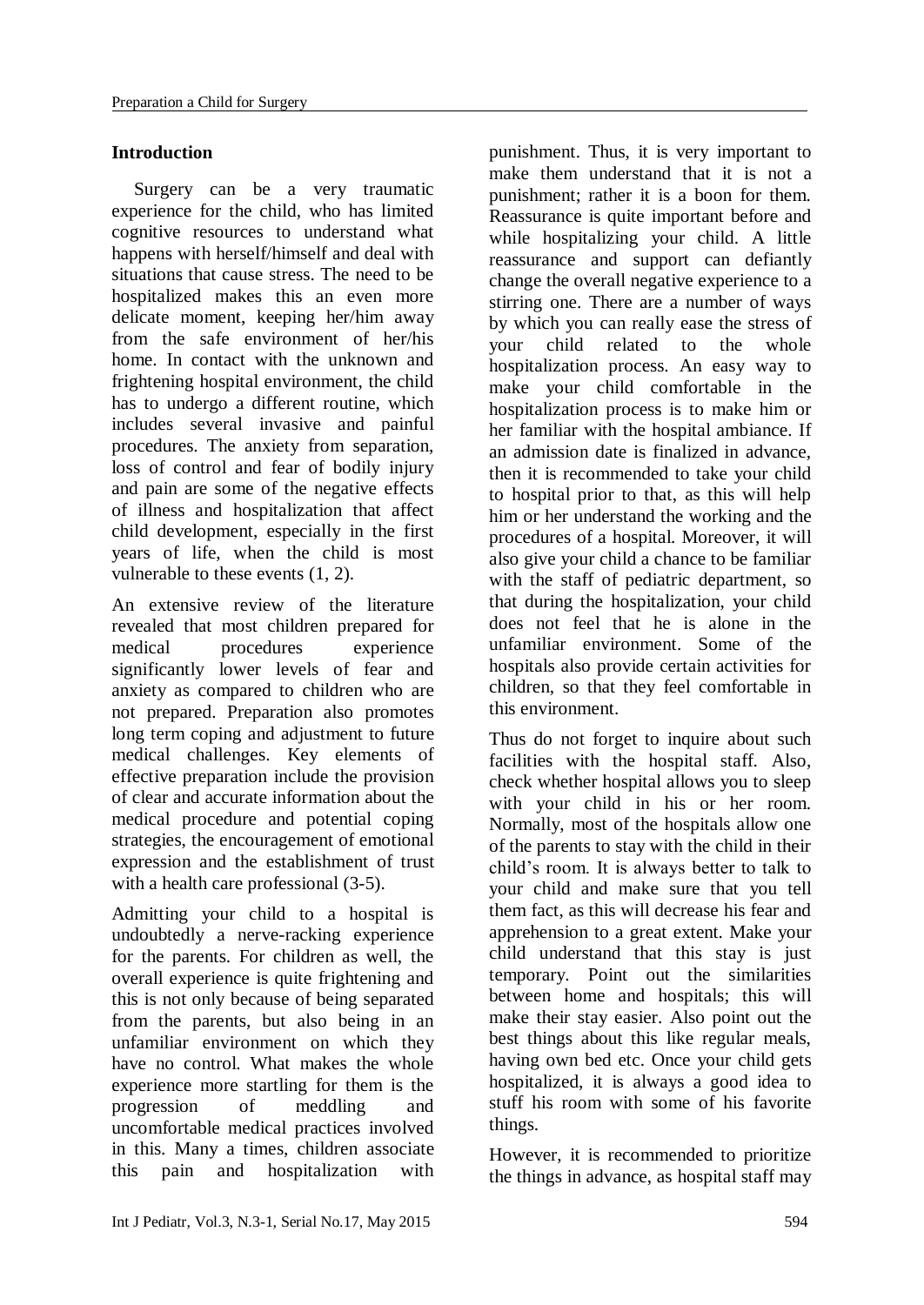not allow all the things in a hospital room. Making your child a part of the discussions related to procedures can also make him or her feel relaxed. Also, encourage your child to inquire about his health and recovery status from the staff. A child always feels great while he is among his or her friends. Thus, calling your child's friends to meet him or her in the hospital is a good idea. Being hospitalized is always scary, and children are obviously more apprehensive about this. By your little effort and proper planning you can surely help your child to get rid of this apprehension and make his stay less stressful (1-11).

#### **Materials and Methods**

These recommendations are based on comprehensive review of research literature by a panel of experts, with additional review of the proposed guidelines by expert consultants representing child psychiatry, pediatrics, and parents. Key words used in the data search were "Children", "Surgery", "Hospitalization", "Prepare", and "Parents".

Reference lists and bibliographies from review articles were the source for additional references. To evaluate the electronic databases the following websites were searched: Google, Ministry of Healthcare, Google Scholar, Scopus and PubMed. Also, library search was performed by referring to the journal archives of libraries, and evaluating the available Persian and English references, and also articles of research-scientific journals, and articles of the annual seminar of Pediatrics, Psycology and Public health.

#### **Results**

It is understandable that surgery or being in the hospital can be a stressful time for parents and child. Knowing what to expect ahead of time may help parents and children to feel less anxious.

One of the best ways for parents to prepare their child is to prepare themselves. They can gather information from their child's surgeon, nurses, anesthesiologist, child life specialist, and the Family Resource Library.

# *Preparing Yourself*

Your child needs elective surgery and a date has been scheduled. Unlike emergency surgery, an [elective procedure](http://kidshealth.org/parent/system/surgery/elective.html) isn't done as an immediate matter of life and death. Having an elective procedure gives you the time to prepare your child for the hospital and the surgery. Good preparation can help kids feel less anxious about the anesthesia and surgery and get through the recovery period faster. But, like parents everywhere, you're probably uncertain about the best way to prepare your child. The key is to provide information at your child's level of understanding, correct any misunderstandings, and get rid of fears and feelings of guilt. Help your child understand why the surgery is needed and to become familiar with the hospital and some of the procedures he or she will undergo.

Kids of all ages cope much better if they have an idea of what's going to happen and why it's necessary. To do that, prepare yourself first and correct any misconceptions of your own. If a parent is anxious and nervous, a child will often reflect these feelings and behaviors. So educate yourself, feel comfortable with the process, and make sure all your questions are answered (9, 11, 12).

### *Ask Questions*

You might have heard horror stories in the past about traumatic parent/child separations and very limited hospital visiting hours, but those days are over.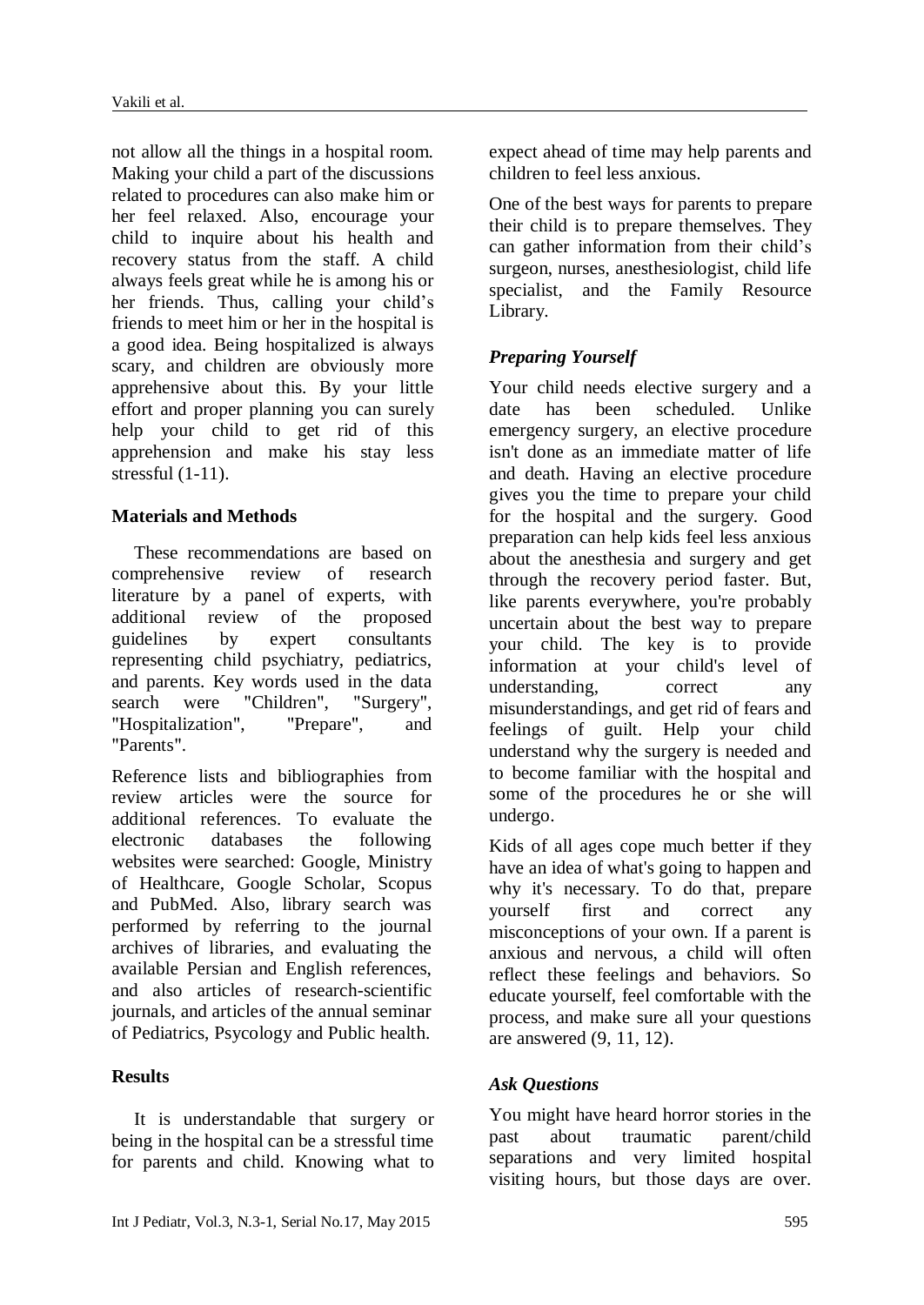Hospitals have changed greatly and are more family-friendly and patient-centered. For example, many surgeries are now "same-day" procedures requiring no overnight or prolonged stays; most kids are back home, in their own beds, the same night. And most hospitals permit at least one parent to stay with the child at all times except during the operation. After the surgery, you may return to your child in the recovery room. As your child awakens, he or she will not even realize you left.

Ask the doctors, nurses, or staff for the information you need about what will take place so that you can prepare your child and deal with your own fears or concerns. To parents, one of the most fearful aspects of surgery is [anesthesia.](http://kidshealth.org/parent/system/surgery/anesthesia_prepare.html) Anesthesia is much safer today than in the past, but still carries some risk. You should discuss any concerns you have in advance with the anesthesiologist. When hospitalization is needed overnight or longer, most hospitals avoid separation anxiety by permitting at least one parent to stay with the child day and night. Check with the hospital about its rules regarding parents staying over and when other close family members can visit. As soon as your child is able, he or she may be playing with other children, toys, and games in a children's recreation room — even if that involves taking along an Intravenous (IV) bag on a rolling support (8, 13, 14).

### *Explain the Problem*

Now that you're more at ease, start preparing your child. Begin by explaining the reason for the surgery in simple, calming words. Explain at your child's level of understanding about the medical problem and why surgery is necessary. Don't use alarming language like "the doctor will cut you," "open you up," or "sew you with a needle." Say that the doctor will fix the problem, and explain that many kids have this problem and must get it fixed at the hospital. Although they seldom express it, kids may fear that their parents aren't telling them everything that their health problem is worse than they've been led to believe. To build trust, don't mislead your child tell as much of the truth as your child can understand (11, 15, 16).

### *Handle Fears*

Many kids fear that an operation will be painful. It can help to explain that a special doctor, called an anesthesiologist, gives medicine to make patients sleep very deeply so they won't feel anything during the operation and once it's finished, they'll wake up. (Older kids, in particular, need special assurances that they will wake up). Again, avoid frightening language, don't say, "You'll be given gas" or "You'll be put to sleep." Young kids may confuse "gas" with the fuel that can poison or kill and "put to sleep" with what can happen to sick pets. Explain that you'll be there when your child wakes up, and a favorite toy can come along, too. Tell your child that if anything feels sore right after the operation, a doctor or nurse can give medicine that will make it feel better.

Common surgery-related fears of young children are the possibility of separation from (or abandonment by) parents and the possibility of pain. School-age kids also fear needles, knives, and damage to their bodies. Give a child this age clear, rational information as well as assurances that the surgery is to fix an existing problem, not create a new one. The fears of teens go well beyond those of younger kids. Besides pain or change of appearance, a teen might be afraid of losing control, missing out on events, being embarrassed or humiliated in public, and sounding childish by expressing fear, anxiety, or pain. A teen also may be afraid of waking up during the operation or not waking up afterward. Anticipate these fears, then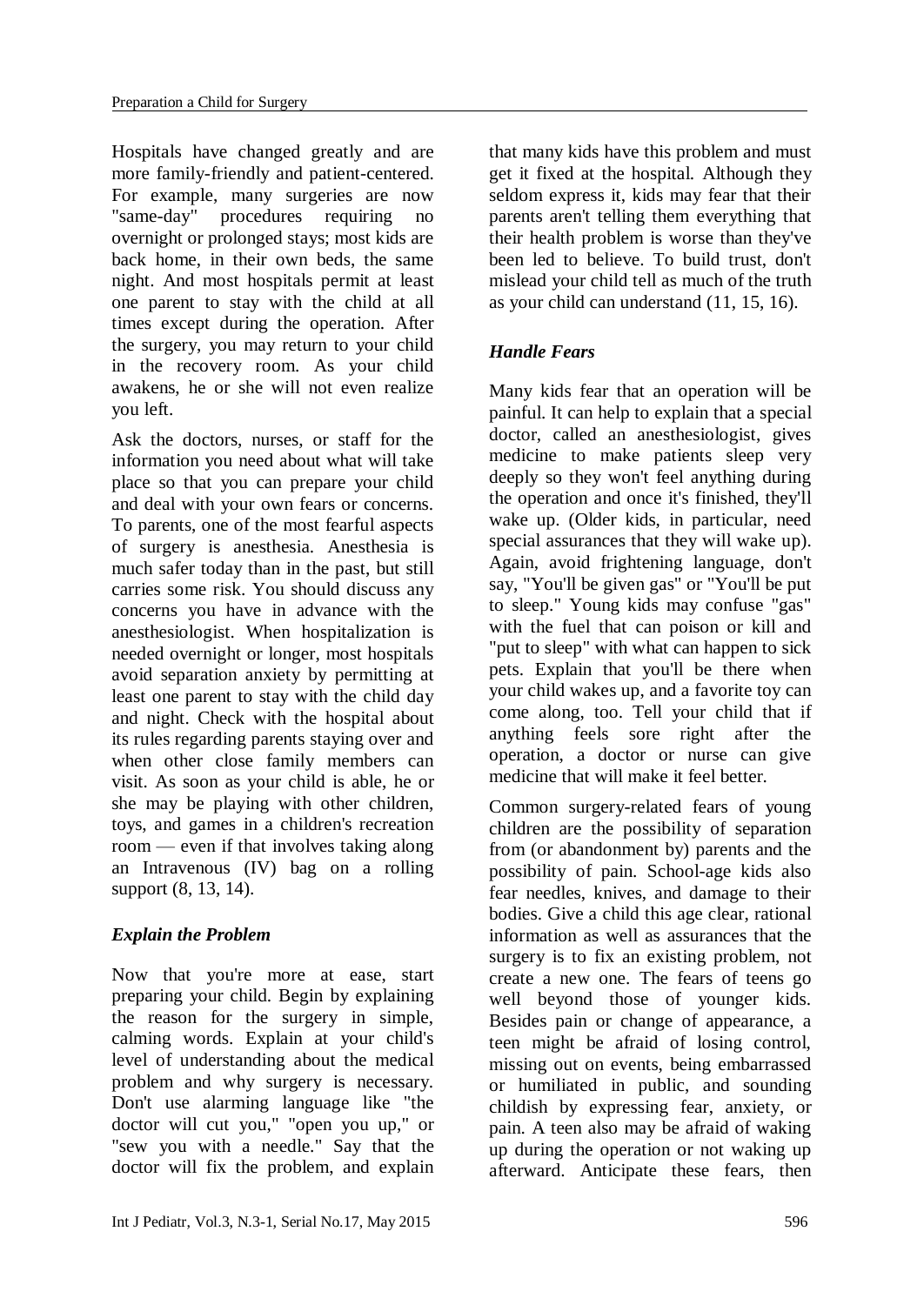emphasize that expressing fear, anxiety, and response to pain is quite normal (and OK) at any age, even adulthood. Correct any misconceptions about disfigurement or injury. And explain that anesthesia is very safe today and that patients do not wake up during operations but will certainly wake up afterward.

Encourage your teen to read up on the medical condition and share the information with the family. Reading and sharing information is an excellent coping mechanism. One further fear that affects kids of all ages is being seen naked and having their "private parts" touched. If the operation involves the genital or anal area, your child will cope better if you explain in advance that although it might be embarrassing, doctors and nurses will need to examine these private areas, especially to check if they're healing after the operation. Explain that doctors, nurses, and parents are the only exceptions to the rules about privacy.

Encourage your child's questions about the health problem and hospital experience, so that other fears and anxieties can be expressed. Take all questions seriously and answer them to the best of your ability. If you don't know an answer, tell your child that you'll find it out, and explain that the doctors and nurses are happy to answer questions, too (10, 16-18).

#### *Relieve Guilt*

Children often believe that their medical problem and operation are really punishments for "being bad." They might not say so, but they may feel guilty and believe that they've brought events on themselves. Explain that the medical problem is not the result of anything your child may have done or failed to do, and that the operation is not a punishment, but simply the way to "fix" the problem. On the other hand, if the medical problem was

caused by an accident that could have been avoided by obeying safety rules, make sure your child understands the reason for the rules and will follow them in the future (1, 4, 9).

#### *Explaining What Will Happen*

Find books, appropriate to your child's level of understanding, about what to expect at the hospital. Reading together and discussing the surgery will make the hospital seem less threatening. Discuss each idea and encourage your child's questions.

As you discuss the hospital and surgery, remember that in addition to your words, your nonverbal cues convey assurance: your tone of voice, facial expressions, gestures, and body language send powerful messages. If you appear fearful, your child is likely to feel fearful regardless of the words you use.

### *On the Day of Surgery*

When you arrive on the day of surgery, your young child can play with toys and books you bring from home or sit on your lap and be cuddled during the waiting time. You won't be allowed to stay in the operating room during the surgery, but afterward, you'll be escorted to the recovery room to be with your child as he or she awakens. Upon discharge, you'll be given instructions for further care at home and for a follow-up visit to the surgeon. During recovery, there may be times of discomfort for your child. So explain that even if this happens, your child will get better.

Distracting your child, whether with a new book or a visit from a relative or friend, also can make recovery more pleasant. Just make sure your child gets plenty of time to rest and recuperate (1, 6, 7, 11-18).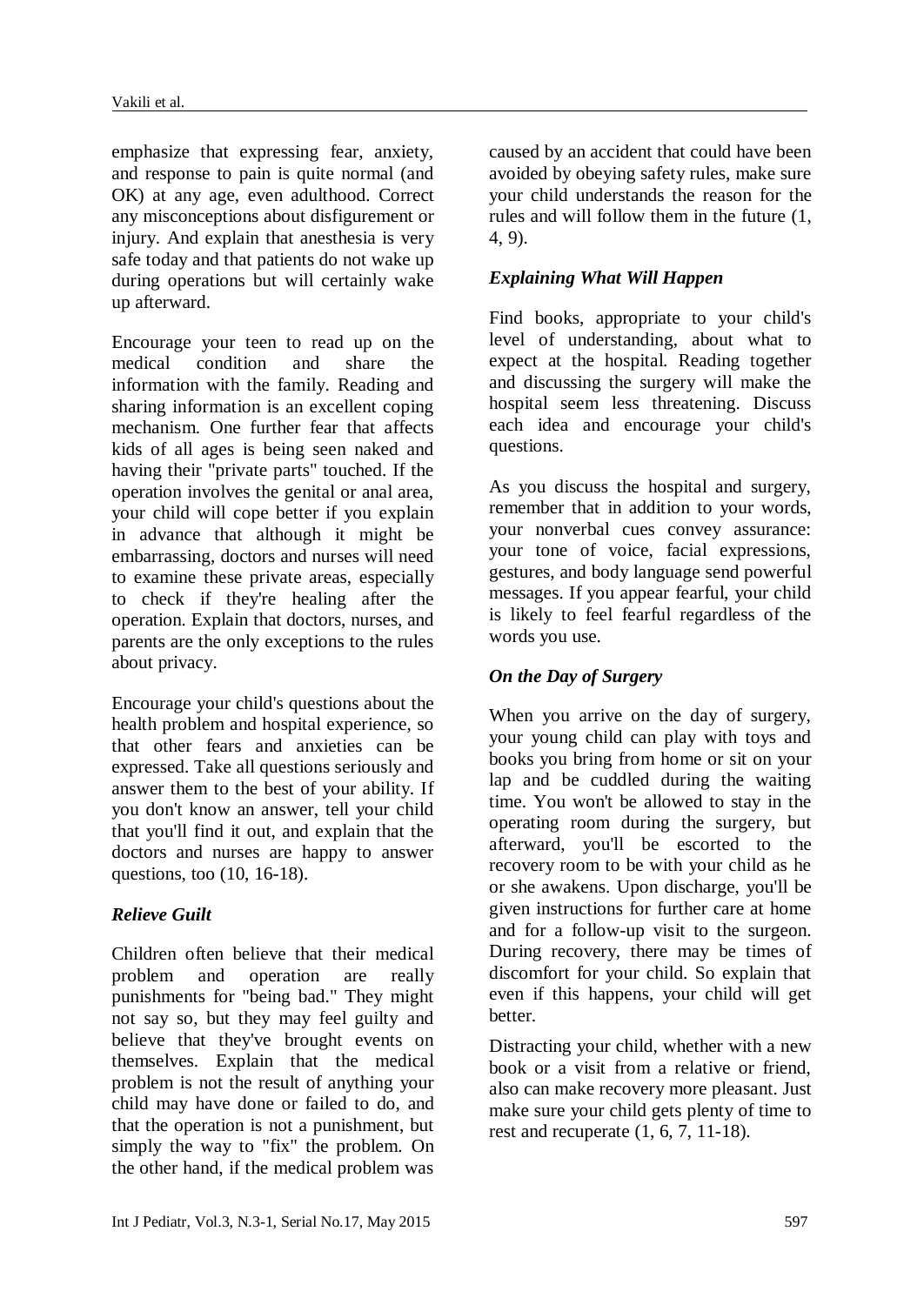### **Conclusion**

Giving your child accurate information when preparing him/her for surgery is essential to their being calm before and after surgery. Explain the procedure to your child as accurately as possible, telling your child "I don't know but I will find out" if you do not know the answer to a question. It may be helpful to bring security objects from home, such as, stuffed animals, toys, pictures of loved ones, favorite blankets and pillows. Children better understand information that is simple and honest. Experts recommend different approaches for each age group.

#### *Infants (birth to 1 year)*

It will be very important to stay with your child as much as possible. This will allow you to maintain your child's daily routines of feeding, bathing, and playing. Keeping a normal schedule creates a secure environment for your infant. The hospital staff will explain any unfamiliar medical equipment to help you feel more comfortable in participating in your child's care.

### *Toddlers (2 to 3 years)*

Toddlers do not understand the concept of time, so it is best to tell your child about surgery or hospitalization 1 to 2 days before.

Allow your child to choose a favorite stuffed animal, blanket, or toy to bring to the hospital to provide comfort. It is normal for toddlers to become fussy and have changes in their behaviors. A simple explanation of why he/she must go to the hospital is best for this age group. Reassure your child that you will be with him/her as much as you can.

#### *Preschoolers (4 to 5 years)*

Tell your child about surgery or hospitalization 3 to 4 days ahead of time. Prepare children in this age group by

explaining what they will see, hear, smell, and feel while in the hospital. Use simple, reassuring explanations without too many details. Avoid words like "shot" and "cut". It is normal for preschool children to have fantasies or misconceptions about the hospital experience. As a result of not knowing what to expect, they will often use their imagination. Often children think they did something wrong to cause the surgery. Please be reassuring to your child that surgery is not a punishment and it is no one's fault. Playing "hospital" or "doctor" before and after your hospital visit lets your child express feelings related to his/her hospital stay. Books about going to the hospital can be helpful. Provide reassurance that you will stay in the hospital as much as you can.

## *School Age Children (6 to 12 years)*

Begin preparing your school age child for surgery or hospitalization 1 to 2 weeks ahead of time. School age children often worry about how the surgery will change the way they look. They need details about what they will see, hear, smell, and feel before, during, and after surgery. Talk about your child's fears and answer questions honestly. School age children often worry that they will wake up during the surgery. Explain to your child that there will be a doctor whose job is to make sure he/she stays asleep and does not feel anything during the surgery. A normal reaction for children is to become angry or quiet while in the hospital. It is important to give realistic choices to allow your child to feel a sense of control.

### *Teenagers (13 years and older)*

Teenagers need plenty of time to prepare for surgery and hospitalization. Teens have a need for independence and privacy. Surgery or hospitalization may make your teen feel more dependent on others. It is important to include teens in all discussions and decisions about their care. Encourage your teen to make a list of